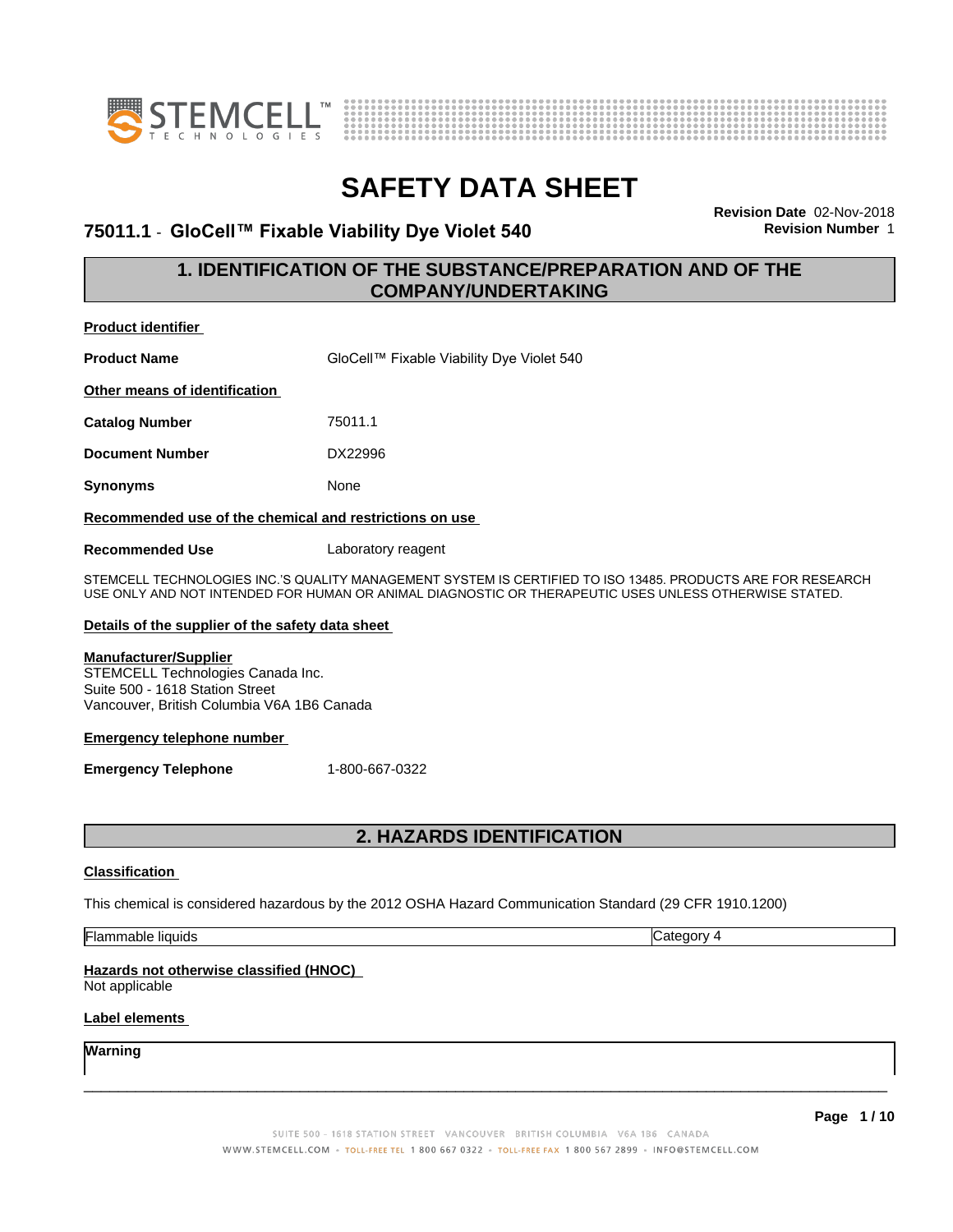



# **SAFETY DATA SHEET**<br>Revision Date 02-Nov-2018

### \_\_\_\_\_\_\_\_\_\_\_\_\_\_\_\_\_\_\_\_\_\_\_\_\_\_\_\_\_\_\_\_\_\_\_\_\_\_\_\_\_\_\_\_\_\_\_\_\_\_\_\_\_\_\_\_\_\_\_\_\_\_\_\_\_\_\_\_\_\_\_\_\_\_\_\_\_\_\_\_\_\_\_\_\_\_\_\_\_\_\_\_\_ **Revision Date** 02-Nov-2018 **75011.1** - **GloCell™ FixableViabilityDyeViolet540 Revision Number** 1

### **Hazard statements**

Combustible liquid

**Appearance** No information available **Physical state** Liquid **Department Constant Community Odor** No information available

#### **Precautionary Statements - Prevention**

Keep away from flames and hot surfaces. - No smoking Wear protective gloves/eye protection/face protection

**Precautionary statements - Response**

In case of fire: Use CO2, dry chemical, or foam to extinguish

#### **Precautionary Statements - Storage**

Store in a well-ventilated place. Keep cool

**Precautionary Statements - Disposal** Dispose of contents/container to an approved waste disposal plant

### **Other Information**

Not applicable

#### **Unknown acute toxicity** 100 % of the mixture consists of ingredient(s) of unknown toxicity

0 % of the mixture consists of ingredient(s) of unknown acute oral toxicity

0 % of the mixture consists of ingredient(s) of unknown acute dermal toxicity

100 % of the mixture consists of ingredient(s) of unknown acute inhalation toxicity (gas)

100 % of the mixture consists of ingredient(s) of unknown acute inhalation toxicity (vapor)

100 % of the mixture consists of ingredient(s) of unknown acute inhalation toxicity (dust/mist)

### **3. COMPOSITION/INFORMATION ON INGREDIENTS**

#### **Substance**

| <b>Phemic</b>                          | N <sub>I</sub>            | $\blacksquare$       |
|----------------------------------------|---------------------------|----------------------|
| al name:                               | IV.                       | We                   |
| (DMSO)<br>Sultoxide<br><b>Dimethyl</b> | $\sim$<br>-68-<br>IJ<br>. | $\sim$<br>90<br>י טע |

\*The exact percentage (concentration) of composition has been withheld as a trade secret.

### **4. FIRST AID MEASURES**

**Description of first aid measures**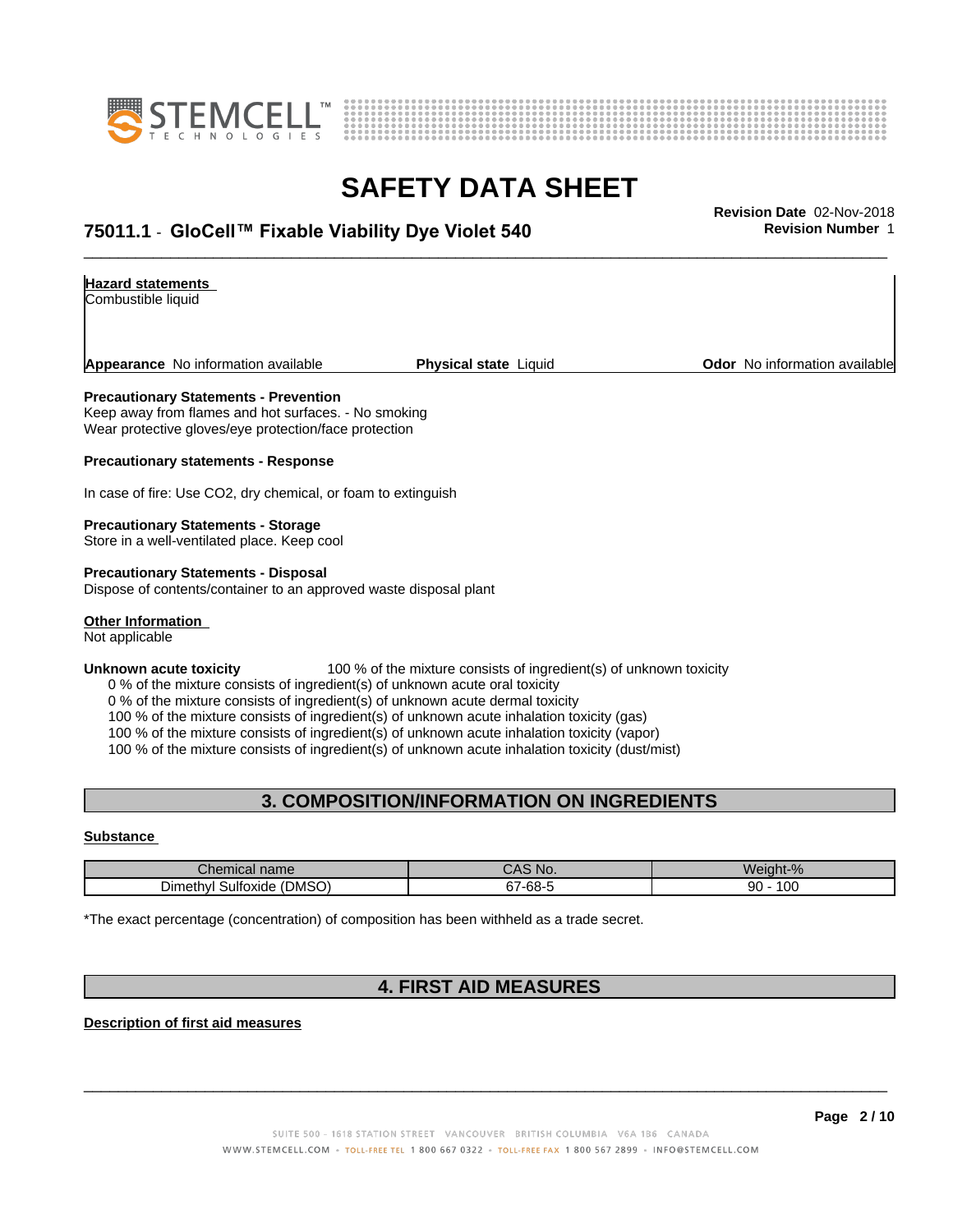



# **SAFETY DATA SHEET**<br>Revision Date 02-Nov-2018

| <b>Revision Number 1</b><br>75011.1 - GloCell™ Fixable Viability Dye Violet 540 | Revision Date 02-Nov-2018 |
|---------------------------------------------------------------------------------|---------------------------|
|                                                                                 |                           |

| <b>Inhalation</b>                                                                                                                                                               | Remove to fresh air.                                                                                                                                                                                                                      |  |  |
|---------------------------------------------------------------------------------------------------------------------------------------------------------------------------------|-------------------------------------------------------------------------------------------------------------------------------------------------------------------------------------------------------------------------------------------|--|--|
| Eye contact                                                                                                                                                                     | Rinse immediately with plenty of water, also under the eyelids, for at least 15 minutes. Keep<br>eye wide open while rinsing. Do not rub affected area. Remove contact lenses, if present<br>and easy to do. Continue rinsing.            |  |  |
| <b>Skin contact</b>                                                                                                                                                             | Wash off immediately with soap and plenty of water while removing all contaminated<br>clothes and shoes.                                                                                                                                  |  |  |
| Ingestion                                                                                                                                                                       | Clean mouth with water and drink afterwards plenty of water.                                                                                                                                                                              |  |  |
| Self-protection of the first aider                                                                                                                                              | Remove all sources of ignition. Ensure that medical personnel are aware of the material(s)<br>involved, take precautions to protect themselves and prevent spread of contamination.<br>Wear personal protective clothing (see section 8). |  |  |
| Most important symptoms and effects, both acute and delayed                                                                                                                     |                                                                                                                                                                                                                                           |  |  |
| No information available.<br><b>Symptoms</b>                                                                                                                                    |                                                                                                                                                                                                                                           |  |  |
|                                                                                                                                                                                 | Indication of any immediate medical attention and special treatment needed                                                                                                                                                                |  |  |
| Note to physicians                                                                                                                                                              | Treat symptomatically.                                                                                                                                                                                                                    |  |  |
|                                                                                                                                                                                 | <b>5. FIRE-FIGHTING MEASURES</b>                                                                                                                                                                                                          |  |  |
| <b>Suitable Extinguishing Media</b>                                                                                                                                             | Dry chemical. Carbon dioxide (CO2). Water spray. Alcohol resistant foam.                                                                                                                                                                  |  |  |
| Unsuitable extinguishing media                                                                                                                                                  | CAUTION: Use of water spray when fighting fire may be inefficient.                                                                                                                                                                        |  |  |
| Specific hazards arising from the<br>Keep product and empty container away from heat and sources of ignition. In the event of<br>chemical<br>fire, cool tanks with water spray. |                                                                                                                                                                                                                                           |  |  |
| <b>Explosion data</b><br>Sensitivity to Mechanical Impact None.<br><b>Sensitivity to Static Discharge</b>                                                                       | Yes.                                                                                                                                                                                                                                      |  |  |
|                                                                                                                                                                                 |                                                                                                                                                                                                                                           |  |  |

### **6. ACCIDENTAL RELEASE MEASURES**

### **Personal precautions, protective equipment and emergency procedures**

**Personal precautions** Evacuate personnel to safe areas. Use personal protective equipment as required.See section 8 for more information. Take precautionary measures against static discharges. Do not touch or walk through spilled material.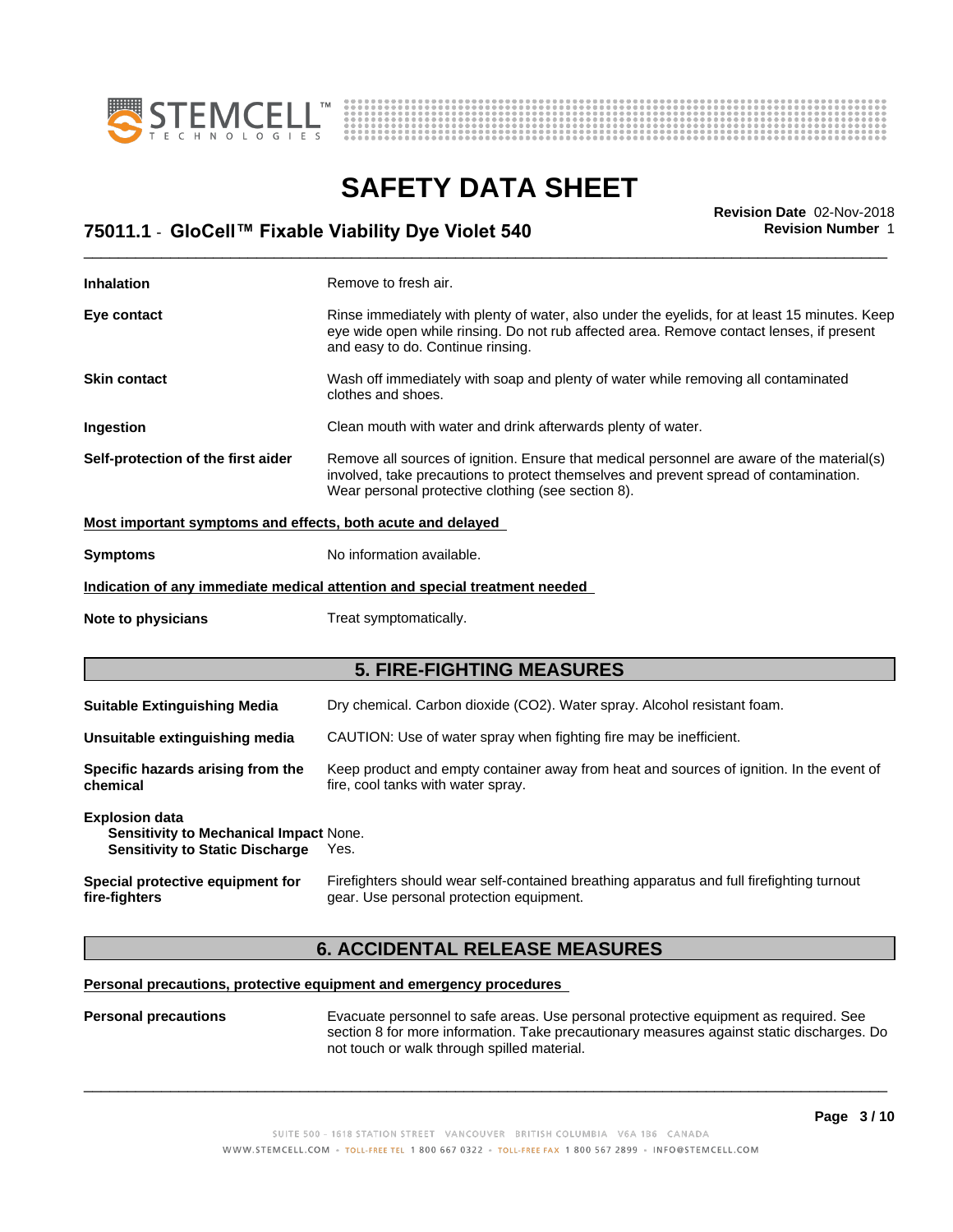



### \_\_\_\_\_\_\_\_\_\_\_\_\_\_\_\_\_\_\_\_\_\_\_\_\_\_\_\_\_\_\_\_\_\_\_\_\_\_\_\_\_\_\_\_\_\_\_\_\_\_\_\_\_\_\_\_\_\_\_\_\_\_\_\_\_\_\_\_\_\_\_\_\_\_\_\_\_\_\_\_\_\_\_\_\_\_\_\_\_\_\_\_\_ **Revision Date** 02-Nov-2018 **75011.1** - **GloCell™ FixableViabilityDyeViolet540 Revision Number** 1

| <b>Environmental precautions</b>                                                                                                                      |                                                                                                                                                               |  |  |
|-------------------------------------------------------------------------------------------------------------------------------------------------------|---------------------------------------------------------------------------------------------------------------------------------------------------------------|--|--|
| Refer to protective measures listed in Sections 7 and 8. Prevent further leakage or spillage<br><b>Environmental precautions</b><br>if safe to do so. |                                                                                                                                                               |  |  |
| Methods and material for containment and cleaning up                                                                                                  |                                                                                                                                                               |  |  |
| <b>Methods for containment</b>                                                                                                                        | Stop leak if you can do it without risk. Do not touch or walk through spilled material. Dike far<br>ahead of liquid spill for later disposal.                 |  |  |
| Methods for cleaning up                                                                                                                               | Take precautionary measures against static discharges. Dam up. Soak up with inert<br>absorbent material. Pick up and transfer to properly labeled containers. |  |  |
| Prevention of secondary hazards                                                                                                                       | Clean contaminated objects and areas thoroughly observing environmental regulations.                                                                          |  |  |

### **7. HANDLING AND STORAGE**

| <b>Precautions for safe handling</b>                                                                                                                                                                                                                                                        |                                                                                                                                                                                                                                                                                                                                                                 |  |  |
|---------------------------------------------------------------------------------------------------------------------------------------------------------------------------------------------------------------------------------------------------------------------------------------------|-----------------------------------------------------------------------------------------------------------------------------------------------------------------------------------------------------------------------------------------------------------------------------------------------------------------------------------------------------------------|--|--|
| Advice on safe handling<br>Use personal protection equipment. Do not breathe vapor or mist. Keep away from heat,<br>hot surfaces, sparks, open flames and other ignition sources. No smoking. Take<br>precautionary measures against static discharges. Use with local exhaust ventilation. |                                                                                                                                                                                                                                                                                                                                                                 |  |  |
|                                                                                                                                                                                                                                                                                             | Conditions for safe storage, including any incompatibilities                                                                                                                                                                                                                                                                                                    |  |  |
| <b>Storage Conditions</b>                                                                                                                                                                                                                                                                   | Keep containers tightly closed in a dry, cool and well-ventilated place. Keep away from<br>heat, sparks, flame and other sources of ignition (i.e., pilot lights, electric motors and static<br>electricity). Keep in properly labeled containers. Store in accordance with the particular<br>national regulations. Store in accordance with local regulations. |  |  |

### **8. EXPOSURE CONTROLS/PERSONAL PROTECTION**

### **Control parameters**

**Exposure Limits** The following ingredients are the only ingredients of the product above the cut-off level (or level that contributes to the hazard classification of the mixture) which have an exposure limit applicable in the region for which this safety data sheet is intended or other recommended limit. At this time, the other relevant constituents have no known exposure limits from the sources listed here.

 $\overline{\phantom{a}}$  ,  $\overline{\phantom{a}}$  ,  $\overline{\phantom{a}}$  ,  $\overline{\phantom{a}}$  ,  $\overline{\phantom{a}}$  ,  $\overline{\phantom{a}}$  ,  $\overline{\phantom{a}}$  ,  $\overline{\phantom{a}}$  ,  $\overline{\phantom{a}}$  ,  $\overline{\phantom{a}}$  ,  $\overline{\phantom{a}}$  ,  $\overline{\phantom{a}}$  ,  $\overline{\phantom{a}}$  ,  $\overline{\phantom{a}}$  ,  $\overline{\phantom{a}}$  ,  $\overline{\phantom{a}}$ 

### **Appropriate engineering controls**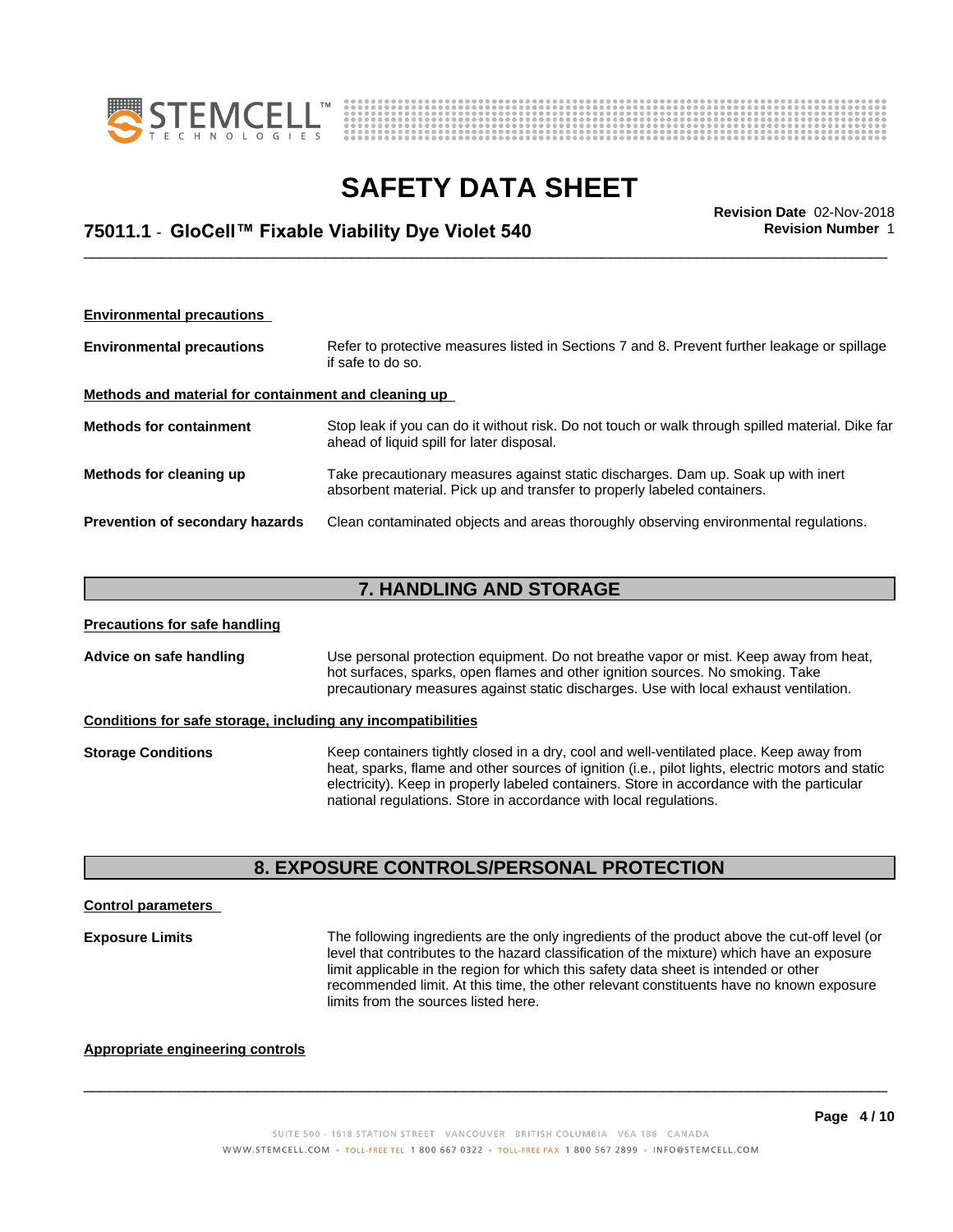



### \_\_\_\_\_\_\_\_\_\_\_\_\_\_\_\_\_\_\_\_\_\_\_\_\_\_\_\_\_\_\_\_\_\_\_\_\_\_\_\_\_\_\_\_\_\_\_\_\_\_\_\_\_\_\_\_\_\_\_\_\_\_\_\_\_\_\_\_\_\_\_\_\_\_\_\_\_\_\_\_\_\_\_\_\_\_\_\_\_\_\_\_\_ **Revision Date** 02-Nov-2018 **75011.1** - **GloCell™ FixableViabilityDyeViolet540 Revision Number** 1

**Engineering controls** Showers Eyewash stations Ventilation systems. **Individual protection measures, such as personal protective equipment Eye/face protection** Tight sealing safety goggles. **Skin and body protection** No special protective equipment required. **Respiratory protection** No protective equipment is needed under normal use conditions. If exposure limits are exceeded or irritation is experienced, ventilation and evacuation may be required. **General hygiene considerations** Do not eat, drink or smoke when using this product. Contaminated work clothing should not be allowed out of the workplace. Regular cleaning of equipment, work area and clothing is recommended. Wash hands before breaks and immediately after handling the product.

### **9. PHYSICAL AND CHEMICAL PROPERTIES**

**Information on basic physical and chemical properties**

| <b>Physical state</b>            | Liquid                   |                  |  |
|----------------------------------|--------------------------|------------------|--|
| Appearance                       | No information available |                  |  |
| Color                            | No information available |                  |  |
| <b>Odor</b>                      | No information available |                  |  |
| <b>Odor threshold</b>            | No information available |                  |  |
| <b>Property</b>                  | Values                   | Remarks • Method |  |
| рH                               | No data available        | None known       |  |
| Melting point / freezing point   | No data available        | None known       |  |
| Boiling point / boiling range    | No data available        | None known       |  |
| <b>Flash point</b>               | 87 °C / 189 °F           |                  |  |
| <b>Evaporation rate</b>          | No data available        | None known       |  |
| Flammability (solid, gas)        | No data available        | None known       |  |
| <b>Flammability Limit in Air</b> |                          | None known       |  |
| <b>Upper flammability limit:</b> | No data available        |                  |  |
| Lower flammability limit:        | No data available        |                  |  |
| Vapor pressure                   | No data available        | None known       |  |
| Vapor density                    | No data available        | None known       |  |
| <b>Relative density</b>          | No data available        | None known       |  |
| <b>Water solubility</b>          | No data available        | None known       |  |
| Solubility in other solvents     | No data available        | None known       |  |
| <b>Partition coefficient</b>     | No data available        | None known       |  |
| <b>Autoignition temperature</b>  | No data available        | None known       |  |
| <b>Decomposition temperature</b> | No data available        | None known       |  |
|                                  |                          |                  |  |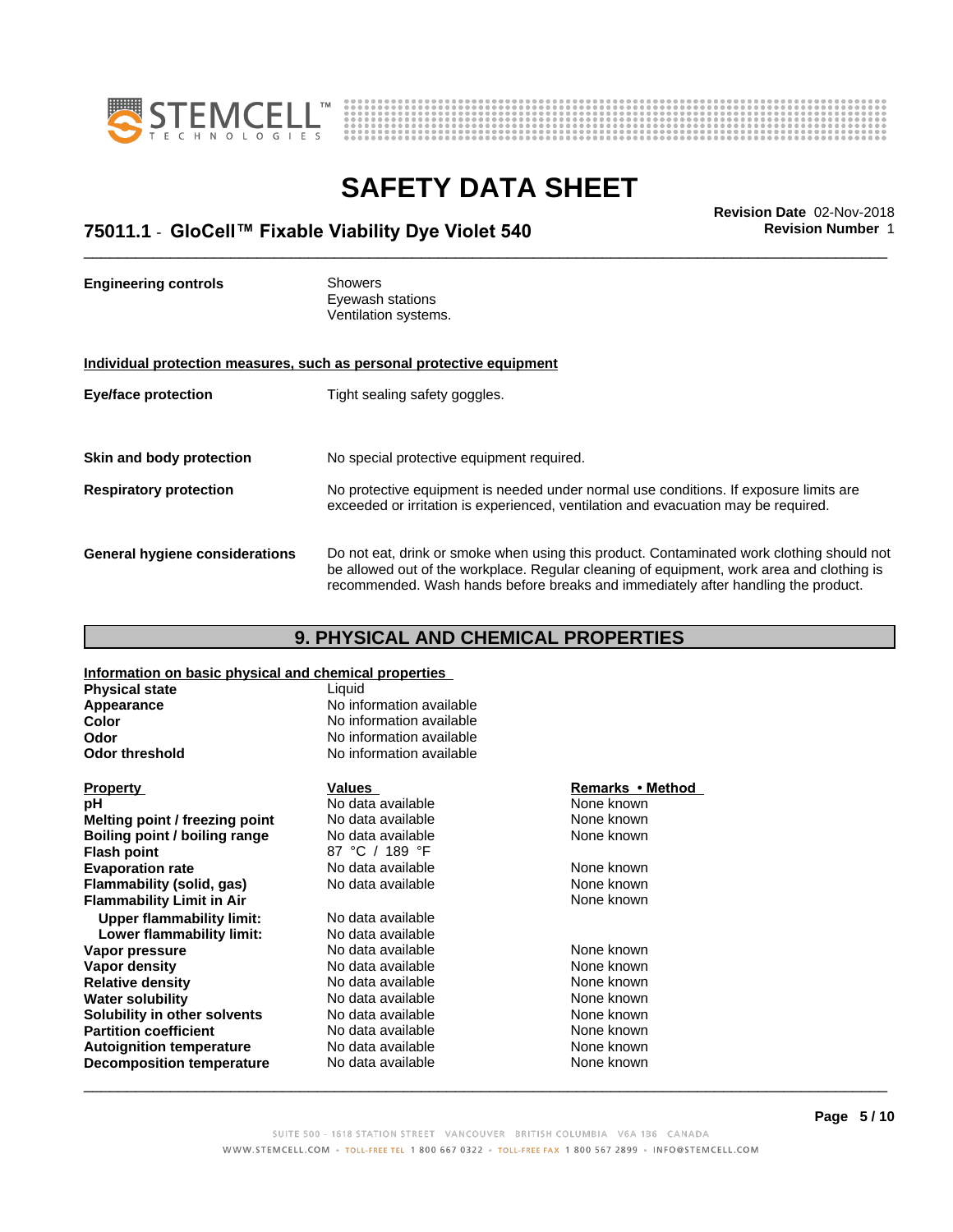



None known

### **SAFETY DATA SHEET**

### \_\_\_\_\_\_\_\_\_\_\_\_\_\_\_\_\_\_\_\_\_\_\_\_\_\_\_\_\_\_\_\_\_\_\_\_\_\_\_\_\_\_\_\_\_\_\_\_\_\_\_\_\_\_\_\_\_\_\_\_\_\_\_\_\_\_\_\_\_\_\_\_\_\_\_\_\_\_\_\_\_\_\_\_\_\_\_\_\_\_\_\_\_ **Revision Date** 02-Nov-2018 **75011.1** - **GloCell™ FixableViabilityDyeViolet540 Revision Number** 1

**Oxidizing properties Kinematic viscosity No data available None known Dynamic viscosity** No data available

**Other Information**

**Explosive properties**<br> **Oxidizing properties**<br>
No information available

**Softening point**<br> **Molecular weight**<br> **Molecular weight**<br> **Molecular weight**<br> **Molecular weight Molecular weight Molecular is a structure of the No information available Molecular formula Molecular System Molecular formula** No information available<br> **VOC Content (%)** No information available **VOC Content (%)**<br> **Liquid Density**<br> **No information available Liquid Density No information available**<br> **Bulk density No information available No information available** 

**10. STABILITY AND REACTIVITY**

| No information available.                                               |
|-------------------------------------------------------------------------|
| Stable under normal conditions.                                         |
| <b>Possibility of hazardous reactions</b> None under normal processing. |
| Heat, flames and sparks.                                                |
| None known based on information supplied.                               |
|                                                                         |

**Hazardous decomposition products** Carbon oxides. Sulfur oxides.

### **11. TOXICOLOGICAL INFORMATION**

### **Information on likely routes of exposure**

#### **Product Information**

| <b>Inhalation</b>                                                            | Specific test data for the substance or mixture is not available. |  |
|------------------------------------------------------------------------------|-------------------------------------------------------------------|--|
| Eye contact                                                                  | Specific test data for the substance or mixture is not available. |  |
| <b>Skin contact</b>                                                          | Specific test data for the substance or mixture is not available. |  |
| <b>Ingestion</b>                                                             | Specific test data for the substance or mixture is not available. |  |
| umptama xalatad ta tha phugiaal, ahamigal and taylaalagigal ahaxaatayigtiga. |                                                                   |  |

**Symptoms related to the physical,chemical and toxicological characteristics**

**Symptoms** No information available.

### **Numerical measures of toxicity**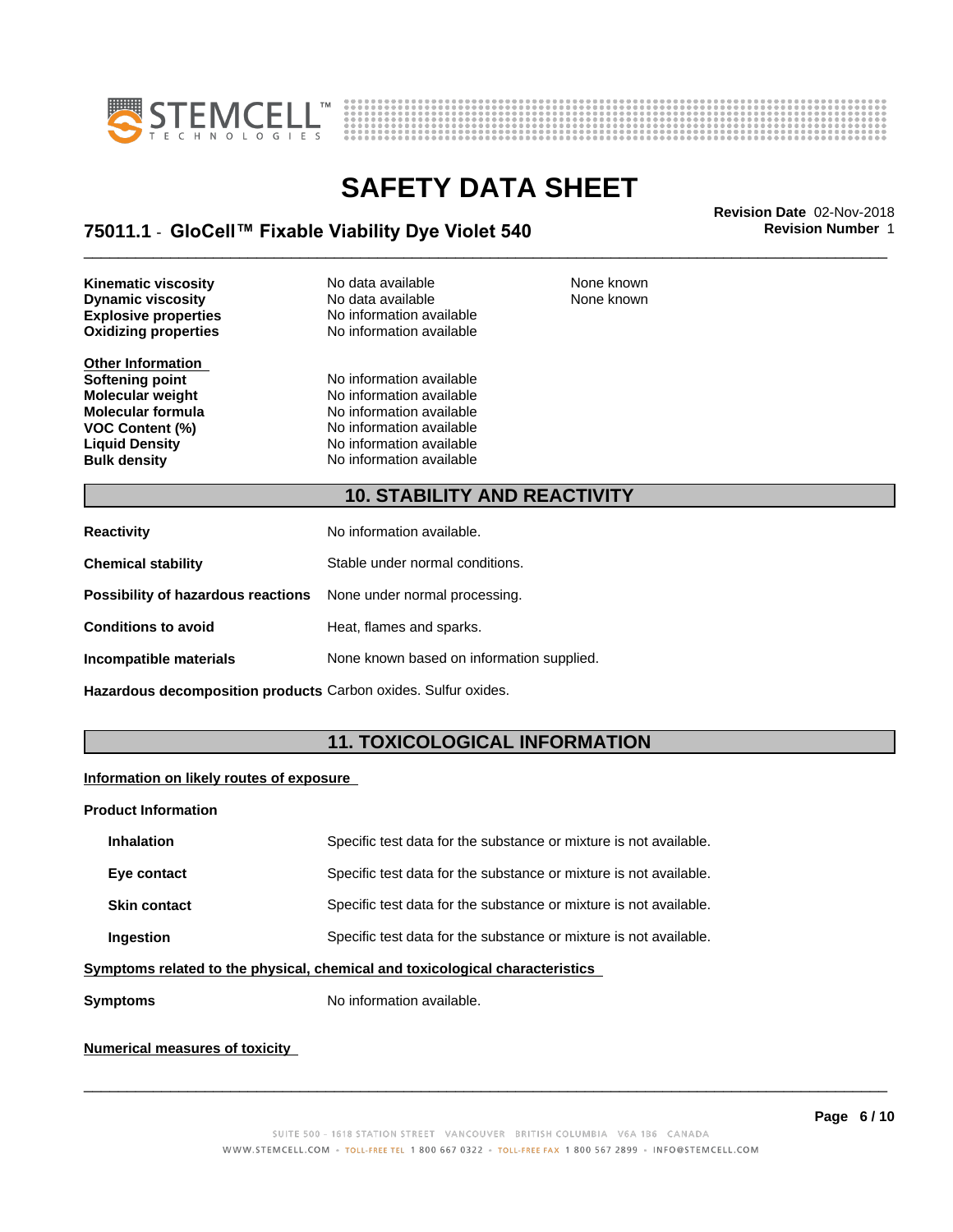



\_\_\_\_\_\_\_\_\_\_\_\_\_\_\_\_\_\_\_\_\_\_\_\_\_\_\_\_\_\_\_\_\_\_\_\_\_\_\_\_\_\_\_\_\_\_\_\_\_\_\_\_\_\_\_\_\_\_\_\_\_\_\_\_\_\_\_\_\_\_\_\_\_\_\_\_\_\_\_\_\_\_\_\_\_\_\_\_\_\_\_\_\_ **Revision Date** 02-Nov-2018 **75011.1** - **GloCell™ FixableViabilityDyeViolet540 Revision Number** 1

**Acute toxicity**

**The following values are calculated based on chapter 3.1 of the GHS document** .

| ATEmix (oral)          | 14,500.00 mg/kg |  |
|------------------------|-----------------|--|
| <b>ATEmix (dermal)</b> | 40,000.00 mg/kg |  |

**Unknown acute toxicity** 100 % of the mixture consists of ingredient(s) of unknown toxicity

0 % of the mixture consists of ingredient(s) of unknown acute oral toxicity

0 % of the mixture consists of ingredient(s) of unknown acute dermal toxicity

100 % of the mixture consists of ingredient(s) of unknown acute inhalation toxicity (gas)

100 % of the mixture consists of ingredient(s) of unknown acute inhalation toxicity (vapor)

100 % of the mixture consists of ingredient(s) of unknown acute inhalation toxicity (dust/mist)

**Component Information**

| Chemical name                        | Oral LD50                                                  | Dermal LD50            | Inhalation LC50         |
|--------------------------------------|------------------------------------------------------------|------------------------|-------------------------|
| Dimethyl Sulfoxide (DMSO)<br>67-68-5 | (Rat<br>$= 14500$ mg/kg (<br>$'$ Rat,<br>$= 28300$ mg/kg ( | (Rat)<br>$= 40$ g/kg ( | 「Rat)4 h<br>> 5.33 mg/L |

#### **Delayed and immediate effects as well as chronic effects from short and long-term exposure**

| <b>Skin corrosion/irritation</b>  | No information available. |
|-----------------------------------|---------------------------|
| Serious eye damage/eye irritation | No information available. |
| Respiratory or skin sensitization | No information available. |
| Germ cell mutagenicity            | No information available. |
| Carcinogenicity                   | No information available. |
| <b>Reproductive toxicity</b>      | No information available. |
| <b>STOT - single exposure</b>     | No information available. |
| <b>STOT - repeated exposure</b>   | No information available. |
| <b>Aspiration hazard</b>          | No information available. |

### **12. ECOLOGICAL INFORMATION**

#### **Ecotoxicity** . Chemical name Algae/aquatic plants Fish Fish Toxicity to microorganisms **Crustacea** Dimethyl Sulfoxide (DMSO) 67-68-5 Skeletonema costatum) EC50: 12350 - 25500mg/L (96h, LC50: >40g/L (96h, Lepomis macrochirus) LC50: 33 - 37g/L (96h, Oncorhynchus mykiss) EC50: =7000mg/L (24h, Daphnia species)  $\overline{\phantom{a}}$  ,  $\overline{\phantom{a}}$  ,  $\overline{\phantom{a}}$  ,  $\overline{\phantom{a}}$  ,  $\overline{\phantom{a}}$  ,  $\overline{\phantom{a}}$  ,  $\overline{\phantom{a}}$  ,  $\overline{\phantom{a}}$  ,  $\overline{\phantom{a}}$  ,  $\overline{\phantom{a}}$  ,  $\overline{\phantom{a}}$  ,  $\overline{\phantom{a}}$  ,  $\overline{\phantom{a}}$  ,  $\overline{\phantom{a}}$  ,  $\overline{\phantom{a}}$  ,  $\overline{\phantom{a}}$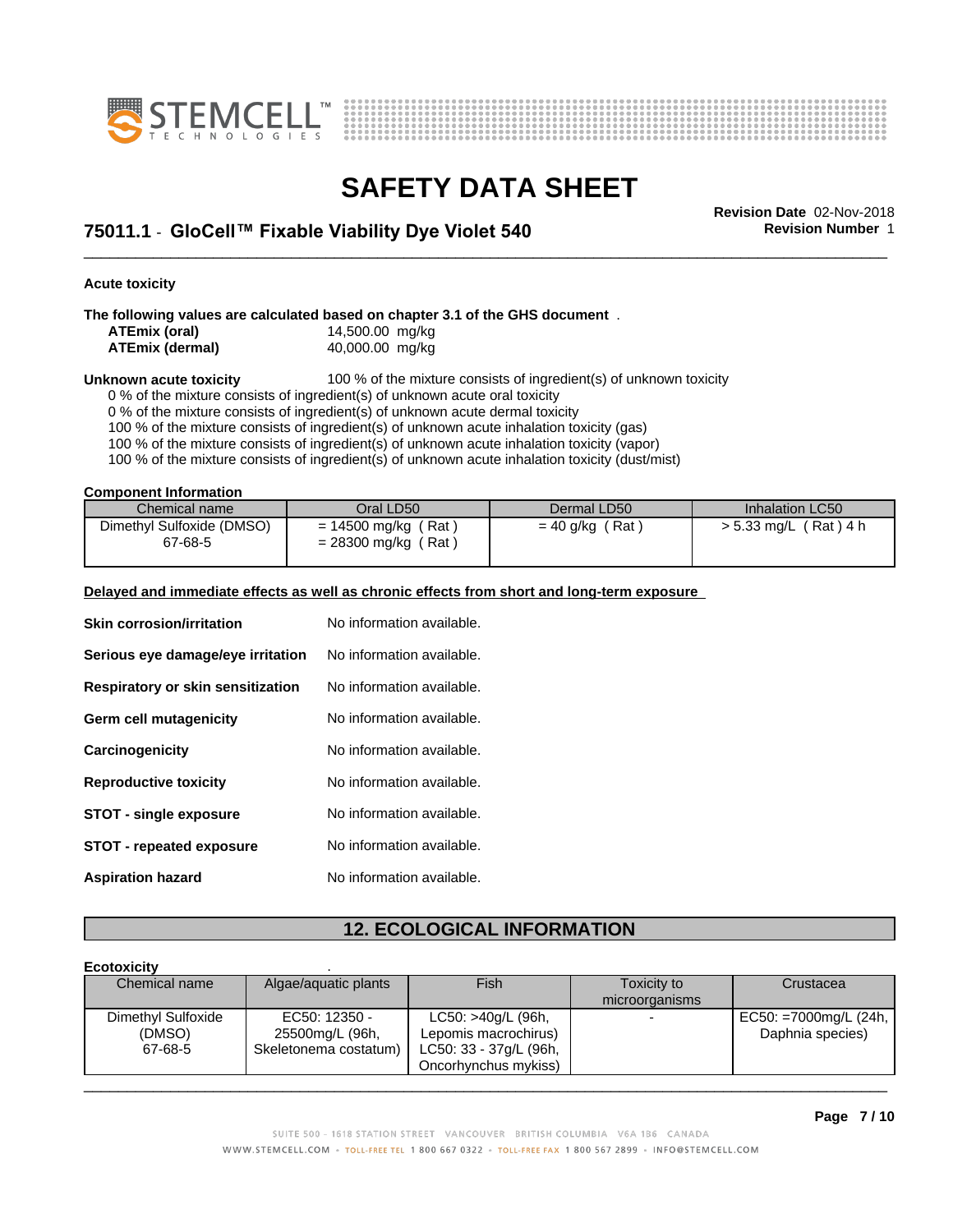



### \_\_\_\_\_\_\_\_\_\_\_\_\_\_\_\_\_\_\_\_\_\_\_\_\_\_\_\_\_\_\_\_\_\_\_\_\_\_\_\_\_\_\_\_\_\_\_\_\_\_\_\_\_\_\_\_\_\_\_\_\_\_\_\_\_\_\_\_\_\_\_\_\_\_\_\_\_\_\_\_\_\_\_\_\_\_\_\_\_\_\_\_\_ **Revision Date** 02-Nov-2018 **75011.1** - **GloCell™ FixableViabilityDyeViolet540 Revision Number** 1

|  | $LC50: = 41.7g/L$ (96h, |  |
|--|-------------------------|--|
|  | Cyprinus carpio) LC50:  |  |
|  | =34000mg/L (96h,        |  |
|  | Pimephales promelas)    |  |

**Persistence and degradability** No information available.

**Bioaccumulation** There is no data for this product.

**Component Information**

| Chemical name             | Partition coefficient |
|---------------------------|-----------------------|
| Dimethyl Sulfoxide (DMSO) | מ מ<br>-2.UJ          |
| 67-68-5                   |                       |

**Other adverse effects** No information available.

### **13. DISPOSAL CONSIDERATIONS**

| Waste treatment methods                |                                                                                                                    |
|----------------------------------------|--------------------------------------------------------------------------------------------------------------------|
| Waste from residues/unused<br>products | Dispose of in accordance with local regulations. Dispose of waste in accordance with<br>environmental legislation. |
| Contaminated packaging                 | Do not reuse empty containers.                                                                                     |

### **14. TRANSPORT INFORMATION**

| <b>DOT</b>  | Not regulated |
|-------------|---------------|
| <b>TDG</b>  | Not regulated |
| <b>MEX</b>  | Not regulated |
| ICAO (air)  | Not regulated |
| IATA        | Not regulated |
| <b>IMDG</b> | Not regulated |
| <b>RID</b>  | Not regulated |
|             |               |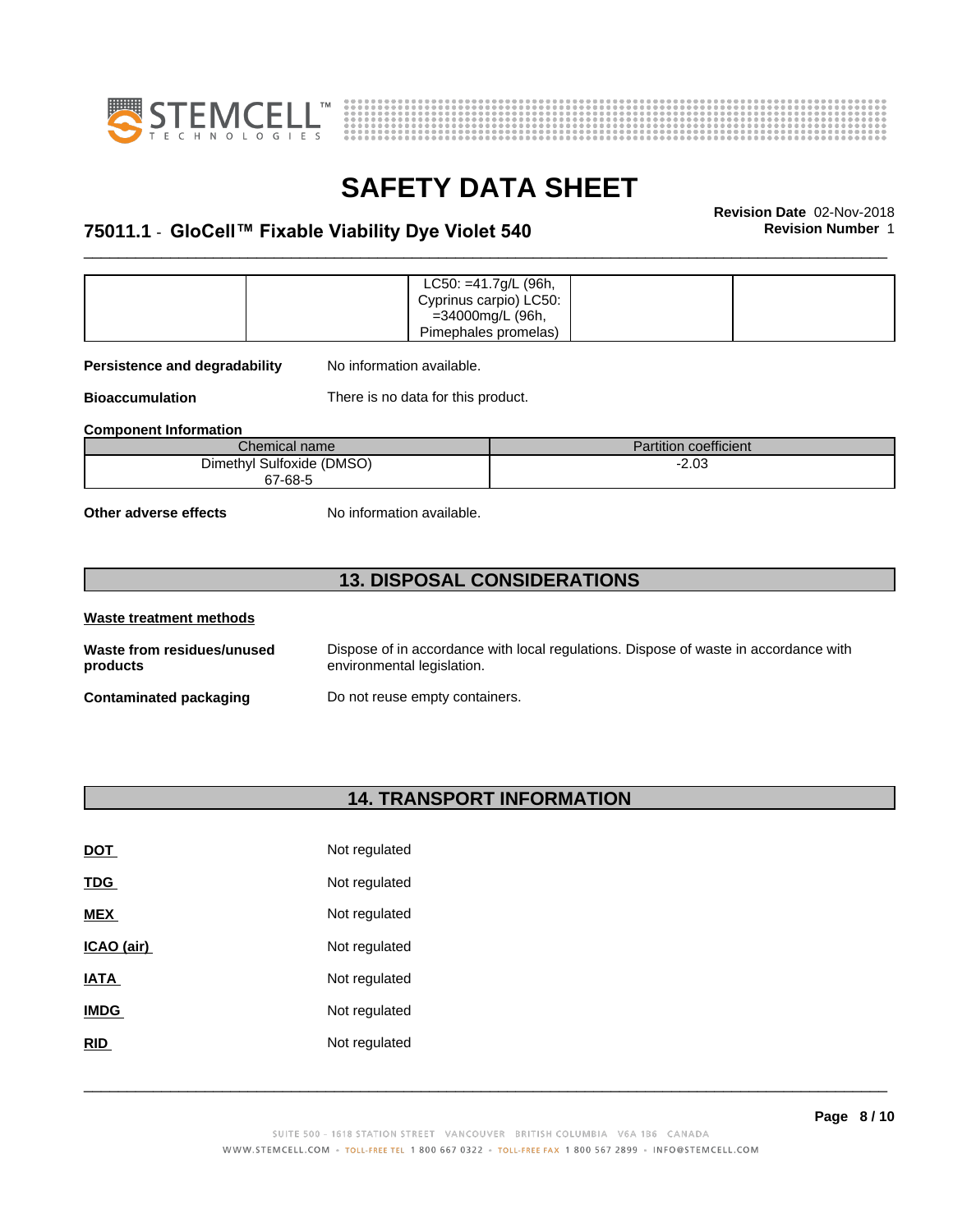



### \_\_\_\_\_\_\_\_\_\_\_\_\_\_\_\_\_\_\_\_\_\_\_\_\_\_\_\_\_\_\_\_\_\_\_\_\_\_\_\_\_\_\_\_\_\_\_\_\_\_\_\_\_\_\_\_\_\_\_\_\_\_\_\_\_\_\_\_\_\_\_\_\_\_\_\_\_\_\_\_\_\_\_\_\_\_\_\_\_\_\_\_\_ **Revision Date** 02-Nov-2018 **75011.1** - **GloCell™ FixableViabilityDyeViolet540 Revision Number** 1

**ADR** Not regulated

ADN Not regulated

### **15. REGULATORY INFORMATION**

| <b>International Inventories</b> |          |  |
|----------------------------------|----------|--|
| <b>TSCA</b>                      | Complies |  |
| <b>DSL/NDSL</b>                  | Complies |  |
| <b>EINECS/ELINCS</b>             | Complies |  |
| <b>ENCS</b>                      | Complies |  |
| <b>IECSC</b>                     | Complies |  |
| <b>KECL</b>                      | Complies |  |
| <b>PICCS</b>                     | Complies |  |
| <b>AICS</b>                      | Complies |  |
|                                  |          |  |

 **Legend:**

 **TSCA** - United States Toxic Substances Control Act Section 8(b) Inventory

 **DSL/NDSL** - Canadian Domestic Substances List/Non-Domestic Substances List

 **EINECS/ELINCS** - European Inventory of Existing Chemical Substances/European List of Notified Chemical Substances

 **ENCS** - Japan Existing and New Chemical Substances

 **IECSC** - China Inventory of Existing Chemical Substances

 **KECL** - Korean Existing and Evaluated Chemical Substances

 **PICCS** - Philippines Inventory of Chemicals and Chemical Substances

 **AICS** - Australian Inventory of Chemical Substances

### **US Federal Regulations**

### **SARA 313**

Section 313 of Title III of the Superfund Amendments and Reauthorization Act of 1986 (SARA). This product does not contain any chemicals which are subject to the reporting requirements of the Act and Title 40 of the Code of Federal Regulations, Part 372.

| SARA 311/312 Hazard Categories |    |  |
|--------------------------------|----|--|
| Acute health hazard            | Nc |  |
| Chronic Health Hazard          | N۵ |  |

| <b>Chronic Health Hazard</b>      | N٥  |  |
|-----------------------------------|-----|--|
| Fire hazard                       | Yes |  |
| Sudden release of pressure hazard | N٥  |  |
| <b>Reactive Hazard</b>            | N٥  |  |

### **CWA** (Clean Water Act)

This product does not contain any substances regulated as pollutants pursuant to the Clean Water Act (40 CFR 122.21 and 40 CFR 122.42).

### **CERCLA**

This material, as supplied, does not contain any substances regulated as hazardous substances under the Comprehensive Environmental Response Compensation and Liability Act (CERCLA) (40 CFR 302) or the Superfund Amendments and Reauthorization Act (SARA) (40 CFR 355). There may be specific reporting requirements at the local, regional, or state level pertaining to releases of this material.